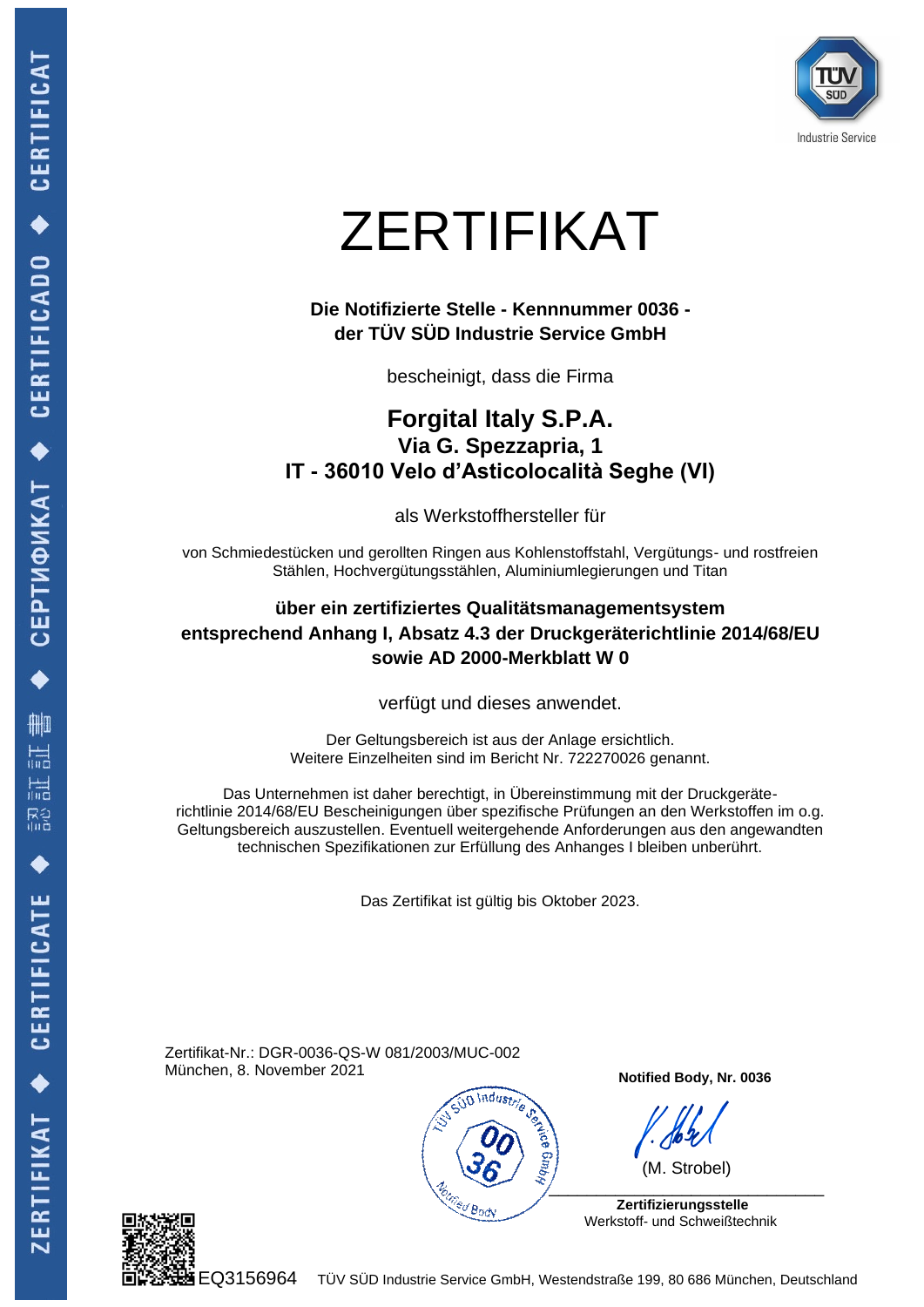

## **CERTIFICATE**

**The Notified Body - 0036 of TÜV SÜD Industrie Service GmbH** 

certifies that

## **Forgital Italy S.P.A. Via G. Spezzapria, 1 IT - 36010 Velo d'Asticolocalità Seghe (VI)**

has implemented, operates and maintains a

#### **Quality Assurance System in accordance with the Pressure Equipment Directive 2014/68/EU, Annex I, Section 4.3 as well as AD 2000-Merkblatt W 0**

as a material manufacturer for the scope of

manufacture of forgings and rolled rings in carbon, alloy and stainless steels, super-alloys, aluminium alloys and titanium.

> The scope of the approval is described in the annex to this certificate. Further details are mentioned in report no. 722270026.

The manufacturer is therefore authorized to issue certificates of specific product control within the scope of the assessed quality system and in accordance with the Pressure Equipment Directive 2014/68/EU. Possible additional requirements - specific to applied technical specifications to meet PED Annex I - are not affected.

This certificate is valid through October 2023.

Certificate No.: DGR-0036-QS-W 081/2003/MUC-002 Munich, November 8<sup>th</sup>, 2021



**Notified Body, No. 0036**

(M. Strobel)

 $\frac{1}{2}$  **Certification Body** 

Material and Welding Technology



EQ3156964 TÜV SÜD Industrie Service GmbH, Westendstr. 199, 80686 Munich, Germany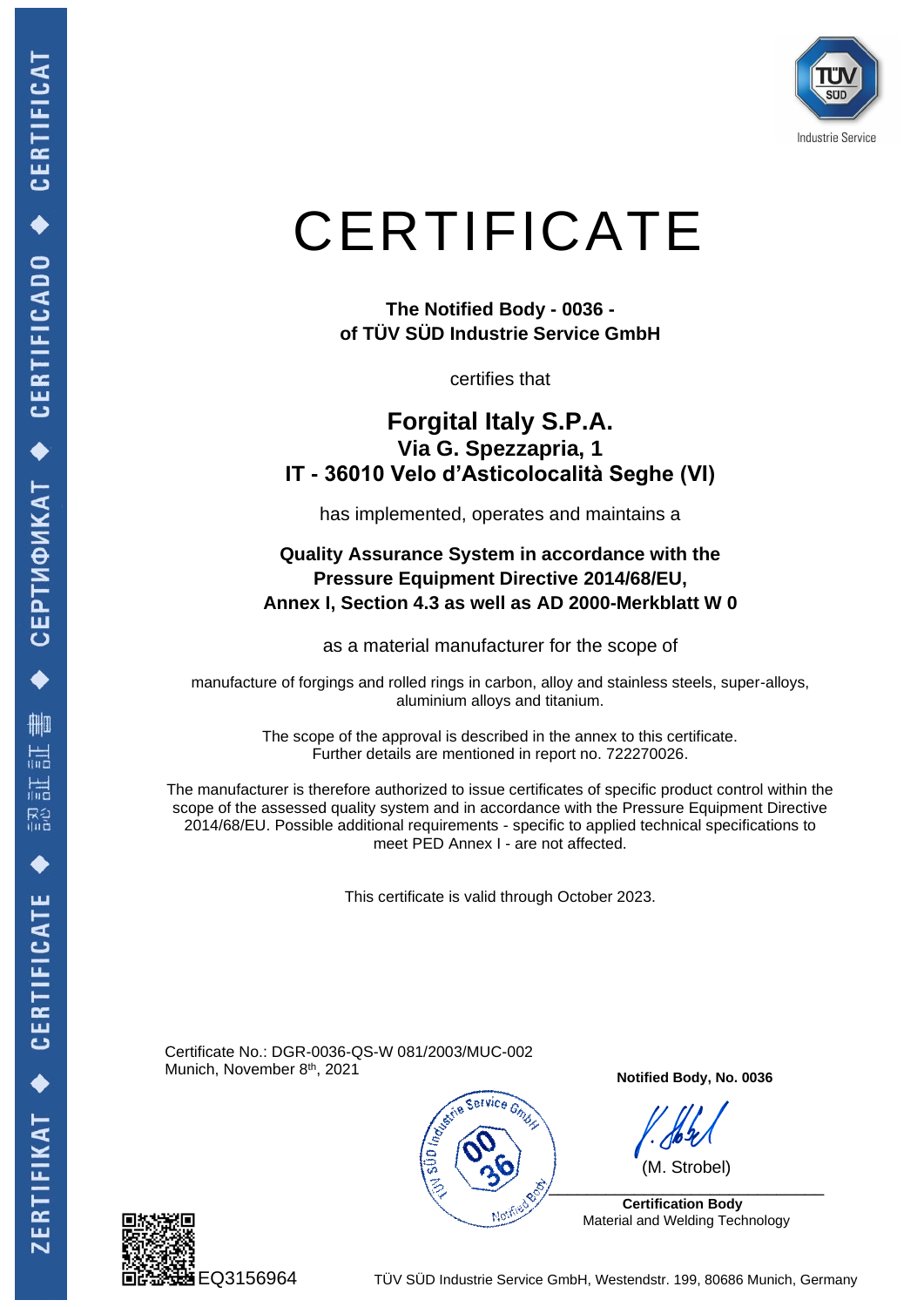

| Geltungsbereich der Überprüfung als Hersteller von Werkstoffen nach AD 2000-Merkblatt W 0<br>Scope of the approval - Manufacturer of material in accordance with AD 2000-Merkblatt W 0 |                                                                                                                                                                                                                                                                                                                                                                                                                                                                                                                                                                                                                                                                                                                                                                                                                                                                                |                                                                                         |                                                            |                                               |                                                                                                                           |              |                                                    |               |                                              |                                       | Anlage zum Zertifiat Nr. / Annex to certificate no.<br>DGR-0036-QS-W 081/2003/MUC-002 von / dated 2021-11-08 |                                                                                 |                                                                                                                                                   |                                                                                                                                                                                |  |
|----------------------------------------------------------------------------------------------------------------------------------------------------------------------------------------|--------------------------------------------------------------------------------------------------------------------------------------------------------------------------------------------------------------------------------------------------------------------------------------------------------------------------------------------------------------------------------------------------------------------------------------------------------------------------------------------------------------------------------------------------------------------------------------------------------------------------------------------------------------------------------------------------------------------------------------------------------------------------------------------------------------------------------------------------------------------------------|-----------------------------------------------------------------------------------------|------------------------------------------------------------|-----------------------------------------------|---------------------------------------------------------------------------------------------------------------------------|--------------|----------------------------------------------------|---------------|----------------------------------------------|---------------------------------------|--------------------------------------------------------------------------------------------------------------|---------------------------------------------------------------------------------|---------------------------------------------------------------------------------------------------------------------------------------------------|--------------------------------------------------------------------------------------------------------------------------------------------------------------------------------|--|
| Hersteller /<br>Manufacturer:                                                                                                                                                          | Name:<br>Straße/Street:<br>Ort/City:                                                                                                                                                                                                                                                                                                                                                                                                                                                                                                                                                                                                                                                                                                                                                                                                                                           | Forgital Italy S.P.A.<br>Via G. Spezzapria, 1<br>36010 Velo d'Asticolocalità Seghe (VI) |                                                            |                                               |                                                                                                                           |              |                                                    |               |                                              | Datum:/<br>Date: rev. 0<br>2021-11-08 |                                                                                                              | Blatt-Nr.:/<br>Page No.:<br>1 v. / of 4                                         | Zertifizierungsstelle für Druckgeräte /<br><b>Certification Body for pressure equipment</b><br>Notifizierte Stelle, Nr. / Notified Body, No. 0036 |                                                                                                                                                                                |  |
| Ifd. Nr.<br>No.                                                                                                                                                                        | Werkstoffbezeichnung<br>Werkstoff-Nr. /<br>Material Designation<br><b>Material Grade</b>                                                                                                                                                                                                                                                                                                                                                                                                                                                                                                                                                                                                                                                                                                                                                                                       |                                                                                         | Werkstoff-<br>Spezifikation /<br>Material<br>Specification | Liefer-<br>zustand /<br>Delivery<br>Condition | Prüfgegenstand<br>Erzeugnisform /<br>Description<br>Product                                                               |              |                                                    |               | Abmessungen /<br><b>Dimensions</b>           |                                       | Gewicht /<br>Weight                                                                                          | Prüfgrundlagen<br>Technische Regeln /<br>Requirements<br><b>Technical Rules</b> |                                                                                                                                                   | Bericht Nr. / report no. 722270026<br>vom / dated 2021-09-29                                                                                                                   |  |
|                                                                                                                                                                                        |                                                                                                                                                                                                                                                                                                                                                                                                                                                                                                                                                                                                                                                                                                                                                                                                                                                                                | Art/<br>Spec.                                                                           | Nr. /<br>No.                                               | Kürzel /<br>Code                              |                                                                                                                           | von.<br>from | Dicke /<br><b>Thickness</b><br>[mm]<br>bis /<br>to | von /<br>from | Durchm. /<br>Diameter<br>[mm]<br>bis /<br>to | $1 = t$<br>$2 = kg$<br>↓              | Wert<br>value                                                                                                | Nr. / No.<br>Art/<br>Spec.                                                      |                                                                                                                                                   | Bemerkungen /<br>Remarks                                                                                                                                                       |  |
| $\mathbf{1}$                                                                                                                                                                           | $\overline{2}$                                                                                                                                                                                                                                                                                                                                                                                                                                                                                                                                                                                                                                                                                                                                                                                                                                                                 | 3a                                                                                      | 3b                                                         | 4                                             | 5                                                                                                                         | 6a           | 6 <sub>b</sub>                                     | 7a            | 7b                                           | 8a                                    | 8b                                                                                                           | 9a                                                                              | 9b                                                                                                                                                | 10                                                                                                                                                                             |  |
| 01                                                                                                                                                                                     | Allgemeine Baustähle /<br>constructional steels                                                                                                                                                                                                                                                                                                                                                                                                                                                                                                                                                                                                                                                                                                                                                                                                                                | EN<br>EN<br><b>DIN</b>                                                                  | 10250-2 N<br>10025-2<br>17100                              |                                               | Schmiedestück / forging<br>Flansch / flange                                                                               |              | 100<br>100                                         |               |                                              |                                       |                                                                                                              | AD 2000<br>AD 2000                                                              | W13<br>W9                                                                                                                                         |                                                                                                                                                                                |  |
| 02                                                                                                                                                                                     | Austenitische Stähle /<br>austenitic stainless steels                                                                                                                                                                                                                                                                                                                                                                                                                                                                                                                                                                                                                                                                                                                                                                                                                          | EN<br>EN<br><b>DIN</b>                                                                  | 10222-5<br>10272<br>17440                                  | AT                                            | Schmiedestück / forging<br>nahtloser Hohlkörper /<br>seamless hollow forging<br>Flansch / flange<br>Stangen / forged bars |              | 250                                                |               |                                              |                                       |                                                                                                              | AD 2000                                                                         | W2/W10                                                                                                                                            | Inspection certificate according to AD 2000-W2<br>table 3a/b.<br>General note: Maximum thickness has to be the                                                                 |  |
| 03                                                                                                                                                                                     | 20 Mn 5 (1.1133), P305GH (1.0436)<br>10 CrMo 9 10(1.7380)<br>11CrMo9-10 (1.7383)<br>13CrMo4-5 / 13 CrMo 4 4 (1.7335)<br>16Mo3 / 15 Mo 3 (1.5415)<br>16Mo3 / 15 Mo 3 (1.5415)                                                                                                                                                                                                                                                                                                                                                                                                                                                                                                                                                                                                                                                                                                   | EN<br><b>DIN</b>                                                                        | 10222-2<br>17243                                           | QT<br>QT<br>QT<br>QT<br>N<br>QT               | Schmiedestück / forging<br>nahtloser Hohlkörper/<br>seamless hollow forging<br>Flansch / flange                           |              | 250<br>250<br>250<br>250<br>100<br>300             |               |                                              |                                       |                                                                                                              | AD 2000<br>AD 2000<br>AD 2000                                                   | W13<br>W12<br>W9                                                                                                                                  | counterchecked in the applicable specification. If<br>thickness of the product exceeds the specified<br>maximum thickness a PMA and 3.2 inspection<br>certificate is mandatory |  |
| 04                                                                                                                                                                                     | P250GH/C 22.8 (1.0460)                                                                                                                                                                                                                                                                                                                                                                                                                                                                                                                                                                                                                                                                                                                                                                                                                                                         | EN<br><b>DIN</b>                                                                        | 10222-2<br>17243                                           | N                                             | Schmiedestück / forging<br>nahtloser Hohlkörper /<br>seamless hollow forging                                              |              | 250                                                |               |                                              |                                       |                                                                                                              | AD 2000<br>AD 2000                                                              | W13<br>W12                                                                                                                                        |                                                                                                                                                                                |  |
| 05                                                                                                                                                                                     | P250GH/C 22.8 (1.0460)                                                                                                                                                                                                                                                                                                                                                                                                                                                                                                                                                                                                                                                                                                                                                                                                                                                         | VdTÜV                                                                                   | 350/3                                                      | ${\sf N}$                                     | Flansch / flange                                                                                                          |              | 250                                                |               |                                              |                                       |                                                                                                              | AD 2000                                                                         | W9                                                                                                                                                |                                                                                                                                                                                |  |
| 06                                                                                                                                                                                     | 15NiCuMoNb5 / WB 36 (1.6368)                                                                                                                                                                                                                                                                                                                                                                                                                                                                                                                                                                                                                                                                                                                                                                                                                                                   | VdTÜV                                                                                   | 377/3                                                      | QT                                            | Schmiedestück / forging<br>nahtloser Hohlkörper /<br>seamless hollow forging<br>Flansch, Ring / flange, ring              |              | 400                                                |               |                                              |                                       |                                                                                                              | AD 2000<br>AD 2000<br>AD 2000                                                   | W13<br>W12<br>W9                                                                                                                                  | 3.2 inspection certificate is mandatory.                                                                                                                                       |  |
|                                                                                                                                                                                        | AT = Lösungsgeglüht / solution annealed NT = Normalgeglüht und angelassen / normalized and tempererd N = Normalgeglüht / normalized S = Spannungsarmgeglüht / stress relieved TM = Thermomech. behandelt / thermo-mech. treate<br>Explanation:<br>QT = verqütet / quenched and tempered CR = Temperaturgeregelt warmumgeformt / temperature controlled hot formed (controlled rolled) A = weichgeglüht / annealed AR = wie gewalzt / as rolled<br>a = Werkstoffbezeichnung in Spalte 10 / material designation in column 10 b = Lieferzustand in Spalte 10 / delivery condition in column 10 c = Prüfgegenstand in Spalte 10 / object in column 10<br>d = Abmessungen in den Techn. Regeln / dimensions acc. to technical rules e = Gewicht in den Techn. Regeln / weight acc. to technical rules f = Nr. der Techn. Regeln in Spalte 10 / technical rules reference column 10 |                                                                                         |                                                            |                                               |                                                                                                                           |              |                                                    |               |                                              |                                       |                                                                                                              |                                                                                 |                                                                                                                                                   |                                                                                                                                                                                |  |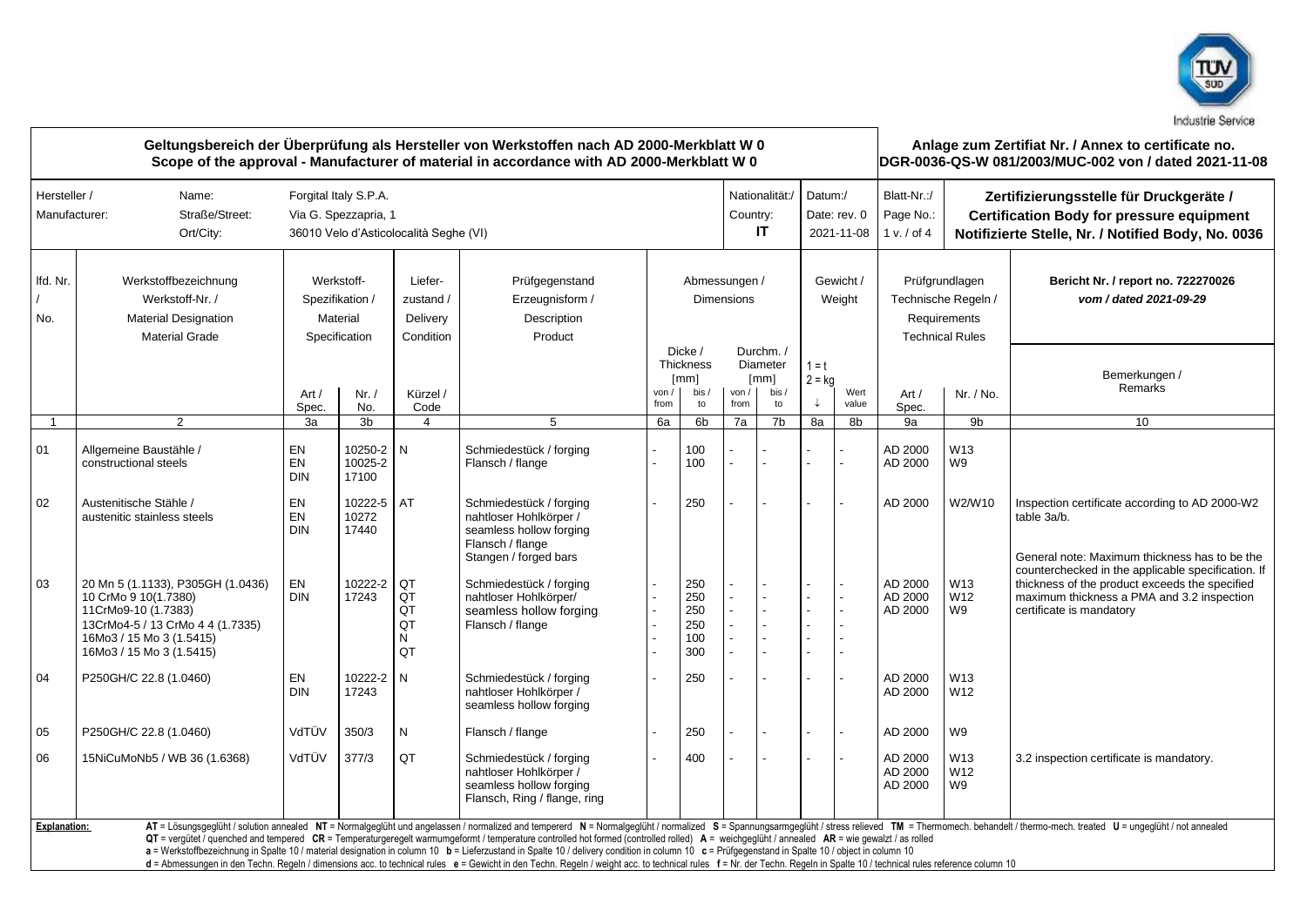

| Geltungsbereich der Überprüfung als Hersteller von Werkstoffen nach AD 2000-Merkblatt W 0<br>Scope of the approval - Manufacturer of material in accordance with AD 2000-Merkblatt W 0 |                                                                                                                                                                                                                                                                                                                                                                                                                                                                                                                                                                                                                                                                                                                                                                                                                                                                                |                                                                                                             |                           |                  |                                                                                                            |               |                                                          |                                    |                                             |                                       | Anlage zum Zertifiat Nr. / Annex to certificate no.<br>DGR-0036-QS-W 081/2003/MUC-002 von / dated 2021-11-08 |                                                                                 |                                                                                                                                                   |                                                                                                                                                                                                                                                                                                                  |
|----------------------------------------------------------------------------------------------------------------------------------------------------------------------------------------|--------------------------------------------------------------------------------------------------------------------------------------------------------------------------------------------------------------------------------------------------------------------------------------------------------------------------------------------------------------------------------------------------------------------------------------------------------------------------------------------------------------------------------------------------------------------------------------------------------------------------------------------------------------------------------------------------------------------------------------------------------------------------------------------------------------------------------------------------------------------------------|-------------------------------------------------------------------------------------------------------------|---------------------------|------------------|------------------------------------------------------------------------------------------------------------|---------------|----------------------------------------------------------|------------------------------------|---------------------------------------------|---------------------------------------|--------------------------------------------------------------------------------------------------------------|---------------------------------------------------------------------------------|---------------------------------------------------------------------------------------------------------------------------------------------------|------------------------------------------------------------------------------------------------------------------------------------------------------------------------------------------------------------------------------------------------------------------------------------------------------------------|
| Hersteller /<br>Manufacturer:                                                                                                                                                          | Name:<br>Straße/Street:<br>Ort/City:                                                                                                                                                                                                                                                                                                                                                                                                                                                                                                                                                                                                                                                                                                                                                                                                                                           | Forgital Italy S.P.A.<br>Via G. Spezzapria, 1<br>36010 Velo d'Asticolocalità Seghe (VI)                     |                           |                  |                                                                                                            |               |                                                          |                                    |                                             | Datum:/<br>Date: rev. 0<br>2021-11-08 |                                                                                                              | Blatt-Nr.:/<br>Page No.:<br>2 v. / of 4                                         | Zertifizierungsstelle für Druckgeräte /<br><b>Certification Body for pressure equipment</b><br>Notifizierte Stelle, Nr. / Notified Body, No. 0036 |                                                                                                                                                                                                                                                                                                                  |
| Ifd. Nr.<br>No.                                                                                                                                                                        | Werkstoffbezeichnung<br>Werkstoff-Nr. /<br><b>Material Designation</b><br><b>Material Grade</b>                                                                                                                                                                                                                                                                                                                                                                                                                                                                                                                                                                                                                                                                                                                                                                                | Werkstoff-<br>Liefer-<br>Spezifikation /<br>zustand /<br>Material<br>Delivery<br>Specification<br>Condition |                           |                  | Prüfgegenstand<br>Erzeugnisform /<br>Description<br>Product                                                |               |                                                          | Abmessungen /<br><b>Dimensions</b> |                                             | Gewicht /<br>Weight                   |                                                                                                              | Prüfgrundlagen<br>Technische Regeln /<br>Requirements<br><b>Technical Rules</b> |                                                                                                                                                   | Bericht Nr. / report no. 722270026<br>vom / dated 2021-09-29                                                                                                                                                                                                                                                     |
|                                                                                                                                                                                        |                                                                                                                                                                                                                                                                                                                                                                                                                                                                                                                                                                                                                                                                                                                                                                                                                                                                                | Art/<br>Spec.                                                                                               | Nr. /<br>No.              | Kürzel /<br>Code |                                                                                                            | von /<br>from | Dicke /<br>Thickness<br>$\lceil mm \rceil$<br>bis/<br>to | von /<br>from                      | Durchm./<br>Diameter<br>[mm]<br>bis /<br>to | $1 = t$<br>$2 = kg$<br>↓              | Wert<br>value                                                                                                | Art/<br>Spec.                                                                   | Nr. / No.                                                                                                                                         | Bemerkungen /<br>Remarks                                                                                                                                                                                                                                                                                         |
| $\overline{1}$                                                                                                                                                                         | $\overline{2}$                                                                                                                                                                                                                                                                                                                                                                                                                                                                                                                                                                                                                                                                                                                                                                                                                                                                 | 3a                                                                                                          | 3b                        | $\overline{4}$   | 5                                                                                                          | 6a            | 6 <sub>b</sub>                                           | 7a                                 | 7b                                          | 8a                                    | 8b                                                                                                           | 9a                                                                              | 9b                                                                                                                                                | 10                                                                                                                                                                                                                                                                                                               |
| 07                                                                                                                                                                                     | StE. WStE. TStE 285<br>(1.0486, 1.0487, 1.0488)                                                                                                                                                                                                                                                                                                                                                                                                                                                                                                                                                                                                                                                                                                                                                                                                                                | VdTÜV                                                                                                       | 352/3                     | N                | Schmiedestück / forging                                                                                    |               | 180                                                      |                                    |                                             |                                       |                                                                                                              | AD 2000                                                                         | W10/W13                                                                                                                                           | For material TStE 285 a 3.2 inspection<br>certificate is mandatory.                                                                                                                                                                                                                                              |
| 08                                                                                                                                                                                     | P355NH (1.0565), P355QH1 (1.0571)<br>StE. WStE. TStE 355.<br>(1.0562, 1.0565, 1.0566)                                                                                                                                                                                                                                                                                                                                                                                                                                                                                                                                                                                                                                                                                                                                                                                          | VdTÜV<br>EN<br><b>DIN</b>                                                                                   | 354/3<br>10222-4<br>17103 | N/QT             | Schmiedestück / forging<br>nahtloser Hohlkörper /<br>seamless hollow forging                               |               | 170                                                      |                                    |                                             |                                       |                                                                                                              | AD 2000<br>AD 2000<br>AD 2000                                                   | W13<br>W12<br>W9/W10                                                                                                                              | 3.2 inspection certificate is mandatory.                                                                                                                                                                                                                                                                         |
| 09                                                                                                                                                                                     | P420NH (1.8932), P420QH (1.8936)<br>StE. WStE. TStE 420<br>(1.8902, 1.8932, 1.8912)                                                                                                                                                                                                                                                                                                                                                                                                                                                                                                                                                                                                                                                                                                                                                                                            | VdTÜV<br><b>EN</b><br><b>DIN</b>                                                                            | 356/3<br>10222-4<br>17103 | N/QT             | Schmiedestück / forging<br>nahtloser Hohlkörper /<br>seamless hollow forging<br>Flansch, Ring/flange, ring |               | 170                                                      |                                    |                                             |                                       |                                                                                                              | AD 2000<br>AD 2000<br>AD 2000                                                   | W13<br>W12<br>W9/W10                                                                                                                              | 3.2 inspection certificate is mandatory.                                                                                                                                                                                                                                                                         |
| 10                                                                                                                                                                                     | P460QH (1.8871), P460QL1 (1.8872)<br>StE, WStE, TStE 460<br>(1.8905, 1.8935, 1.8915)                                                                                                                                                                                                                                                                                                                                                                                                                                                                                                                                                                                                                                                                                                                                                                                           | VdTÜV<br>EN                                                                                                 | 357/3<br>10222-4          | QT               | Schmiedestück / froging<br>nahtloser Hohlkörper /<br>seamless hollow forging<br>Flansch, Ring/flange, ring |               | 170                                                      |                                    |                                             |                                       | $\overline{a}$                                                                                               | AD 2000<br>AD 2000<br>AD 2000                                                   | W13<br>W <sub>12</sub><br>W9/W10                                                                                                                  | 3.2 inspection certificate is mandatory.                                                                                                                                                                                                                                                                         |
| 11                                                                                                                                                                                     | C 21 / A 105 (1.0432)                                                                                                                                                                                                                                                                                                                                                                                                                                                                                                                                                                                                                                                                                                                                                                                                                                                          | VdTÜV                                                                                                       | 399                       | N                | Schmiedestück / forging<br>Stabstahl / bar<br>Flansch, Ring/flange, ring                                   |               | 200                                                      |                                    |                                             |                                       |                                                                                                              | AD 2000<br>AD 2000<br>AD 2000                                                   | W12<br>W13<br>W9                                                                                                                                  | If t <sub>R</sub> exceeds 80 mm a 3.2 inspection<br>certificate is mandatory.                                                                                                                                                                                                                                    |
| 12                                                                                                                                                                                     | A 350 LF 2                                                                                                                                                                                                                                                                                                                                                                                                                                                                                                                                                                                                                                                                                                                                                                                                                                                                     | VdTÜV                                                                                                       | 488                       | N/QT             | Flansch / flange                                                                                           |               | 200                                                      |                                    |                                             |                                       | ÷.                                                                                                           | AD 2000                                                                         | W9/W10                                                                                                                                            | If t <sub>R</sub> exceeds 40 mm a 3.2 inspection<br>certificate is mandatory.<br>General note: Maximum thickness has to be the<br>counterchecked in the applicable specification. If<br>thickness of the product exceeds the specified<br>maximum thickness a PMA and 3.2 inspection<br>certificate is mandatory |
|                                                                                                                                                                                        | AT = Lösungsgeglüht / solution annealed NT = Normalgeglüht und angelassen / normalized and tempererd N = Normalgeglüht / normalized S = Spannungsarmgeglüht / stress relieved TM = Thermomech. behandelt / thermo-mech. treate<br>Explanation:<br>QT = vergütet / quenched and tempered CR = Temperaturgeregelt warmumgeformt / temperature controlled hot formed (controlled rolled) A = weichgeglüht / annealed AR = wie gewalzt / as rolled<br>a = Werkstoffbezeichnung in Spalte 10 / material designation in column 10 b = Lieferzustand in Spalte 10 / delivery condition in column 10 c = Prüfgegenstand in Spalte 10 / object in column 10<br>d = Abmessungen in den Techn. Regeln / dimensions acc. to technical rules e = Gewicht in den Techn. Regeln / weight acc. to technical rules f = Nr. der Techn. Regeln in Spalte 10 / technical rules reference column 10 |                                                                                                             |                           |                  |                                                                                                            |               |                                                          |                                    |                                             |                                       |                                                                                                              |                                                                                 |                                                                                                                                                   |                                                                                                                                                                                                                                                                                                                  |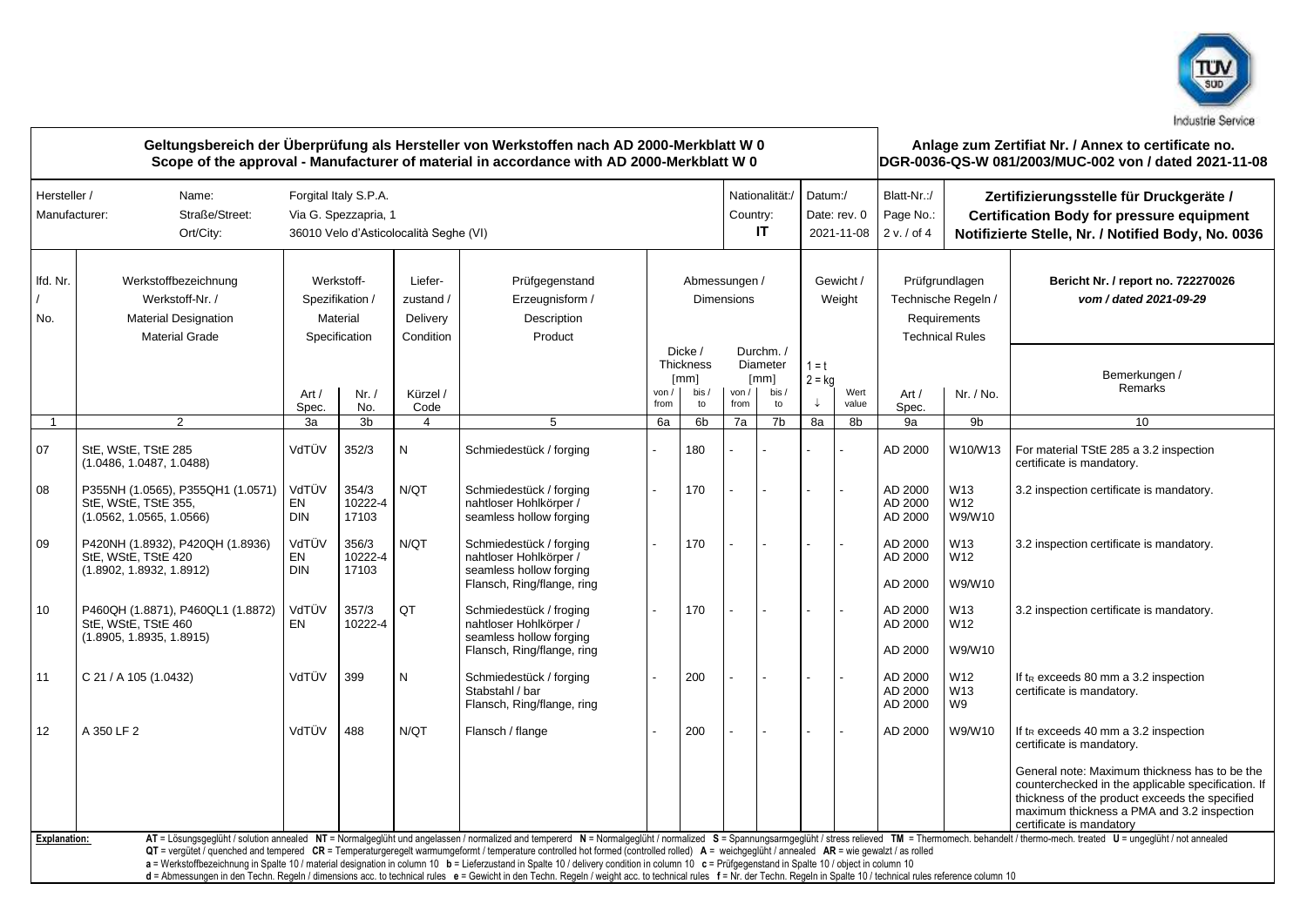

| Geltungsbereich der Überprüfung als Hersteller von Werkstoffen nach DGRL 2014/68/EU, Anhang I, Abschnitt 4.3<br>Scope of the approval – Manufacturer of material in accordance with PED 2014/68/EU, Annex I, Section 4.3 |                                                                                                                                                                                                                                                                                                                                                                                                                                                                                                                                                                                                                                                                                                                                                                                                                                                                |                                                                                         |                      |                                               |                                                                                                                           |                                    |                                                                 |                                        |                                                          |                                                         |               | Anlage zum Zertifiat Nr. / Annex to certificate no.<br>DGR-0036-QS-W 081/2003/MUC-002 von / dated 2021-11-08 |                                                                                                                                                   |                                                                                                                                                                                                                                 |  |
|--------------------------------------------------------------------------------------------------------------------------------------------------------------------------------------------------------------------------|----------------------------------------------------------------------------------------------------------------------------------------------------------------------------------------------------------------------------------------------------------------------------------------------------------------------------------------------------------------------------------------------------------------------------------------------------------------------------------------------------------------------------------------------------------------------------------------------------------------------------------------------------------------------------------------------------------------------------------------------------------------------------------------------------------------------------------------------------------------|-----------------------------------------------------------------------------------------|----------------------|-----------------------------------------------|---------------------------------------------------------------------------------------------------------------------------|------------------------------------|-----------------------------------------------------------------|----------------------------------------|----------------------------------------------------------|---------------------------------------------------------|---------------|--------------------------------------------------------------------------------------------------------------|---------------------------------------------------------------------------------------------------------------------------------------------------|---------------------------------------------------------------------------------------------------------------------------------------------------------------------------------------------------------------------------------|--|
| Hersteller /<br>Manufacturer:                                                                                                                                                                                            | Name:<br>Straße/Street:<br>Ort/City:                                                                                                                                                                                                                                                                                                                                                                                                                                                                                                                                                                                                                                                                                                                                                                                                                           | Forgital Italy S.P.A.<br>Via G. Spezzapria, 1<br>36010 Velo d'Asticolocalità Seghe (VI) |                      |                                               |                                                                                                                           |                                    |                                                                 |                                        |                                                          | Nationalität:/<br>Datum:/<br>Date: rev. 0<br>2021-11-08 |               | Blatt-Nr.:/<br>Page No.:<br>3 v. / of 4                                                                      | Zertifizierungsstelle für Druckgeräte /<br><b>Certification Body for pressure equipment</b><br>Notifizierte Stelle, Nr. / Notified Body, No. 0036 |                                                                                                                                                                                                                                 |  |
| Ifd. Nr.<br>No.                                                                                                                                                                                                          | Werkstoffbezeichnung<br>Werkstoff-Nr. /<br>Material Designation<br><b>Material Grade</b>                                                                                                                                                                                                                                                                                                                                                                                                                                                                                                                                                                                                                                                                                                                                                                       | Werkstoff-<br>Spezifikation /<br>Material<br>Specification                              |                      | Liefer-<br>zustand /<br>Delivery<br>Condition | Prüfgegenstand<br>Erzeugnisform /<br>Description<br>Product                                                               | Abmessungen /<br><b>Dimensions</b> |                                                                 |                                        |                                                          | Gewicht /<br>Weight                                     |               | Prüfgrundlagen<br>Technische Regeln /<br>Requirements<br><b>Technical Rules</b>                              |                                                                                                                                                   | Bericht Nr. / report no. 722270026<br>vom / dated 2021-09-29                                                                                                                                                                    |  |
|                                                                                                                                                                                                                          |                                                                                                                                                                                                                                                                                                                                                                                                                                                                                                                                                                                                                                                                                                                                                                                                                                                                | Art /<br>Spec.                                                                          | Nr. /<br>No.         | Kürzel /<br>Code                              |                                                                                                                           | von /<br>from                      | Dicke /<br><b>Thickness</b><br>$\lceil mm \rceil$<br>bis/<br>to | von /<br>from                          | Durchm./<br>Diameter<br>$\lceil mm \rceil$<br>bis/<br>to | $1 = t$<br>$2 = kq$<br>↓                                | Wert<br>value | Art $/$<br>Spec.                                                                                             | Nr. / No.                                                                                                                                         | Bemerkungen /<br>Remarks                                                                                                                                                                                                        |  |
| $\overline{1}$                                                                                                                                                                                                           | $\overline{2}$                                                                                                                                                                                                                                                                                                                                                                                                                                                                                                                                                                                                                                                                                                                                                                                                                                                 | 3a                                                                                      | 3b                   | $\overline{4}$                                | 5                                                                                                                         | 6a                                 | 6b                                                              | 7a                                     | 7b                                                       | 8a                                                      | 8b            | 9а                                                                                                           | 9b                                                                                                                                                | 10 <sup>1</sup>                                                                                                                                                                                                                 |  |
| $01^*$                                                                                                                                                                                                                   | Allgemeine Baustähle/<br>constructional steels                                                                                                                                                                                                                                                                                                                                                                                                                                                                                                                                                                                                                                                                                                                                                                                                                 | EN<br>EN                                                                                | 10025-2 N<br>10250-2 |                                               | Schmiedestück / forging<br>Flansch / flange                                                                               |                                    | 100<br>100                                                      |                                        |                                                          |                                                         |               |                                                                                                              |                                                                                                                                                   |                                                                                                                                                                                                                                 |  |
| 02                                                                                                                                                                                                                       | Austenitische Stähle /<br>austenitic stainless steels                                                                                                                                                                                                                                                                                                                                                                                                                                                                                                                                                                                                                                                                                                                                                                                                          | EN<br><b>EN</b>                                                                         | 10222-5 A<br>10272   |                                               | Schmiedestück / forging<br>nahtloser Hohlkörper /<br>seamless hollow forging<br>Flansch / flange<br>Stangen / forged bars |                                    | 250                                                             |                                        |                                                          |                                                         |               |                                                                                                              |                                                                                                                                                   | General note: Maximum thickness has to be the<br>counterchecked in the applicable specification. If<br>thickness of the product exceeds the specified<br>maximum thickness a PMA and 3.2 inspection<br>certificate is mandatory |  |
| 03                                                                                                                                                                                                                       | 20 Mn 5 (1.1133), P305GH (1.0436)<br>10 CrMo 9 10(1.7380),<br>11CrMo9-10 (1.7383)<br>13CrMo4-5 / 13 CrMo 4 4 (1.7335),<br>16Mo3 / 15 Mo 3 (1.5415),<br>16Mo3 / 15 Mo 3 (1.5415),                                                                                                                                                                                                                                                                                                                                                                                                                                                                                                                                                                                                                                                                               | <b>EN</b>                                                                               | 10222-2 OT           | QT<br>QT<br>N<br>QT                           | Schmiedestück / forging<br>nahtloser Hohlkörper/<br>Flansch / flange                                                      |                                    | 250<br>250<br>250<br>100<br>300                                 | $\overline{a}$<br>$\overline{a}$<br>L. | $\overline{a}$                                           |                                                         |               |                                                                                                              |                                                                                                                                                   | *) To fulfil essential safety requirements of PED<br>Annex I, for each material acc, to non<br>harmonised standards a<br>Particular Material Appraisal (PMA) is<br>mandatory.                                                   |  |
| 04                                                                                                                                                                                                                       | P250GH (1.0460)                                                                                                                                                                                                                                                                                                                                                                                                                                                                                                                                                                                                                                                                                                                                                                                                                                                | EN                                                                                      | 10222-2 N            |                                               | Schmiedestück / forging<br>nahtloser Hohlkörper /<br>seamless hollow forging                                              |                                    | 250                                                             |                                        |                                                          |                                                         |               |                                                                                                              |                                                                                                                                                   | For the use of materials acc. to column 2 till<br>4 the regulations and limits of the respective<br>standards have to be observed.<br>The specific material operating conditions                                                |  |
| $05*)$                                                                                                                                                                                                                   | P250GH/C 22.8 (1.0460)                                                                                                                                                                                                                                                                                                                                                                                                                                                                                                                                                                                                                                                                                                                                                                                                                                         | VdTÜV                                                                                   | 350/3                | N                                             | Flansch / flange                                                                                                          |                                    | 250                                                             |                                        |                                                          |                                                         |               |                                                                                                              |                                                                                                                                                   | have to be approved by the pressure                                                                                                                                                                                             |  |
| $06*)$                                                                                                                                                                                                                   | 15NiCuMoNb5 / WB 36 (1.6368)                                                                                                                                                                                                                                                                                                                                                                                                                                                                                                                                                                                                                                                                                                                                                                                                                                   | VdTÜV                                                                                   | 377/3                | QT                                            | Schmiedestück / forging<br>nahtloser Hohlkörper /<br>seamless hollow forging<br>Flansch, Ring/flange, ring                |                                    | 400                                                             |                                        |                                                          |                                                         |               |                                                                                                              |                                                                                                                                                   | equipment manufacturer or respectively by<br>the Notified Body in charge.                                                                                                                                                       |  |
| <b>Explanation:</b>                                                                                                                                                                                                      |                                                                                                                                                                                                                                                                                                                                                                                                                                                                                                                                                                                                                                                                                                                                                                                                                                                                |                                                                                         |                      |                                               |                                                                                                                           |                                    |                                                                 |                                        |                                                          |                                                         |               |                                                                                                              |                                                                                                                                                   |                                                                                                                                                                                                                                 |  |
|                                                                                                                                                                                                                          | AT = Lösungsgeglüht / solution annealed NT = Normalgeglüht und angelassen / normalized and tempererd N = Normalgeglüht / normalized S = Spannungsarmgeglüht / stress relieved TM = Thermomech. behandelt / thermo-mech. treate<br>QT = vergütet / quenched and tempered CR = Temperaturgeregelt warmumgeformt / temperature controlled hot formed (controlled rolled) A = weichgeglüht / annealed AR = wie gewalzt / as rolled<br>a = Werkstoffbezeichnung in Spalte 10 / material designation in column 10 b = Lieferzustand in Spalte 10 / delivery condition in column 10 c = Prüfgegenstand in Spalte 10 / object in column 10<br>d = Abmessungen in den Techn. Regeln / dimensions acc. to technical rules e = Gewicht in den Techn. Regeln / weight acc. to technical rules f = Nr. der Techn. Regeln in Spalte 10 / technical rules reference column 10 |                                                                                         |                      |                                               |                                                                                                                           |                                    |                                                                 |                                        |                                                          |                                                         |               |                                                                                                              |                                                                                                                                                   |                                                                                                                                                                                                                                 |  |